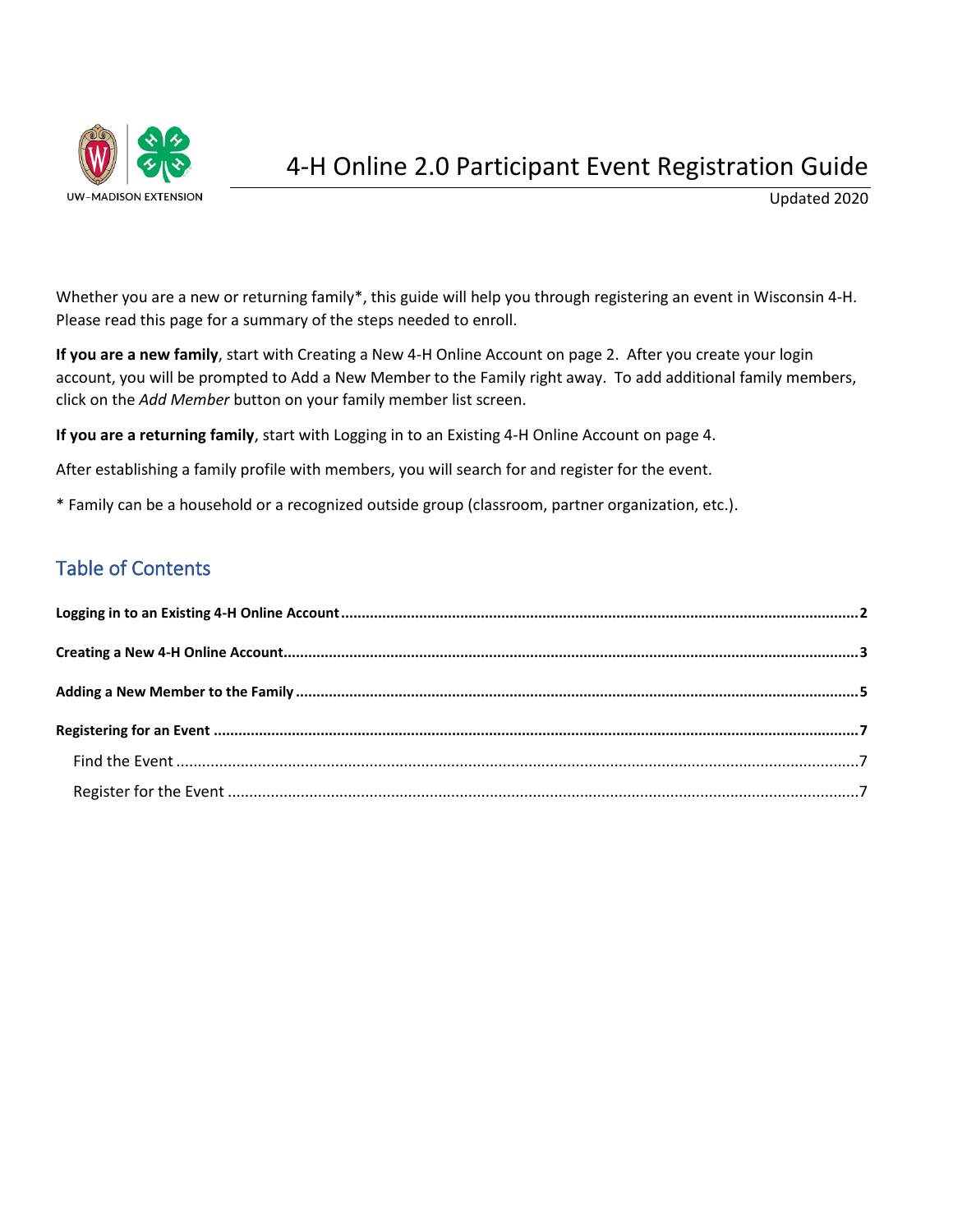# <span id="page-1-0"></span>Logging in to an Existing 4-H Online Account

- 1. Go to [http://wi.4honline.com.](http://v2.4honline.com/)
- 2. Enter your email address and password.
- 3. Click Sign-In

If you have forgotten your password, click "Reset Password?" to receive an email with a link to set a new password.

| <b>S</b><br>Online<br>4-H ENROLLMENT AND EVENT REGISTRATION |
|-------------------------------------------------------------|
| Email                                                       |
| Password                                                    |
| Sign in                                                     |
| Don't have an account?<br>Reset password?                   |

- 4. You will be at the Family Member List Screen.
- 5. To add a new youth or adult member, click on the Add Member button and skip to Adding a New Member to the Family on page 5.
- 6. To register an existing family member for an event, skip to Registering For An Event on page 7.

|                                     | Clover<br>wi-clover@nomail.com<br>702 LANGDON ST #130<br>MADISON, WI 53706-1420\<br>888-111-2222<br><b>Z-State County</b> |      |                            | $\oplus$ Add Member |
|-------------------------------------|---------------------------------------------------------------------------------------------------------------------------|------|----------------------------|---------------------|
| Member                              |                                                                                                                           |      | Programs                   |                     |
| <b>Chris Clover</b><br>Jan 25, 2010 |                                                                                                                           | View | $4-H$<br><b>Enroll Now</b> |                     |
| <b>Sally Clover</b><br>Jul 24, 1980 |                                                                                                                           | View | $4-H$<br><b>Enroll Now</b> |                     |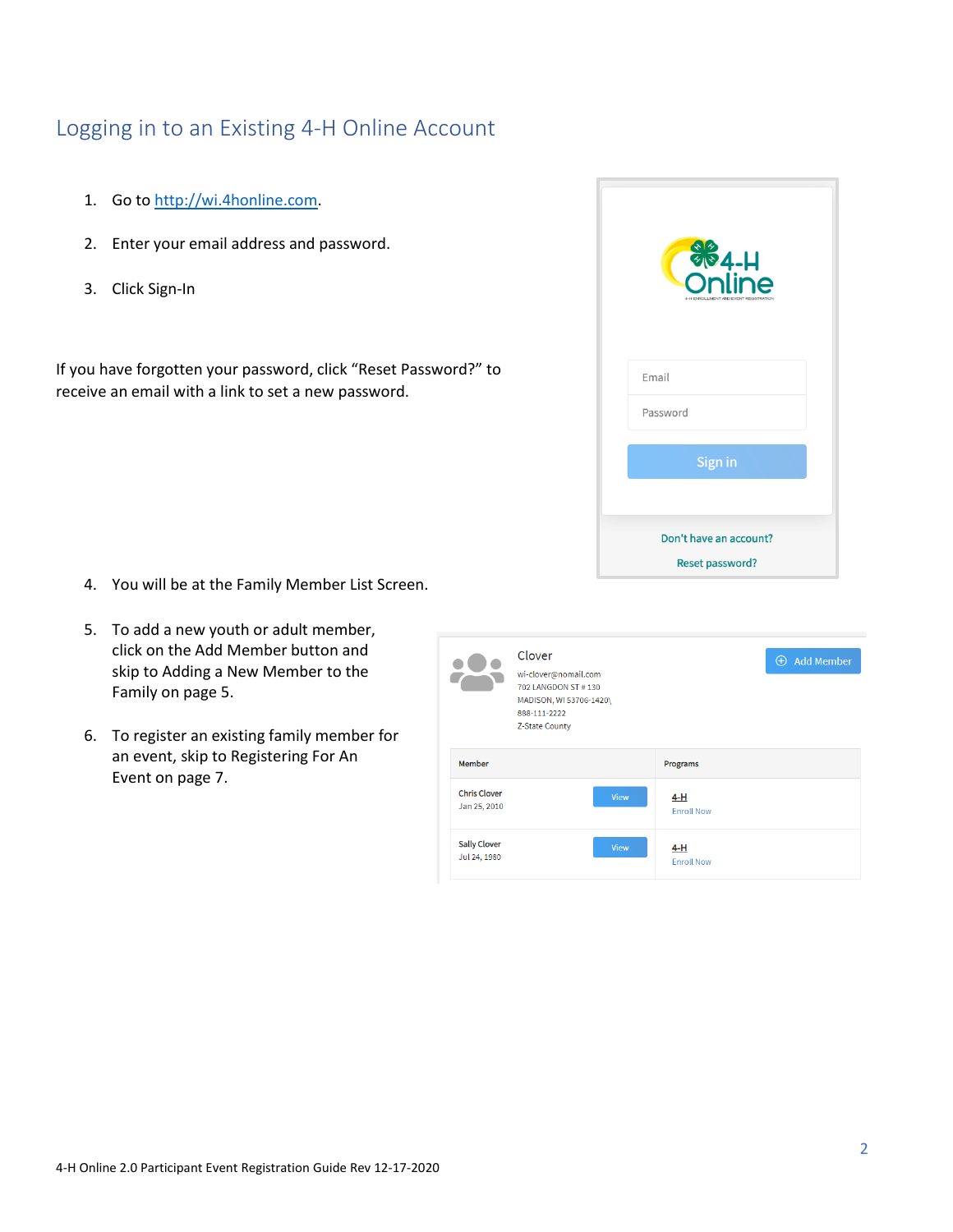### <span id="page-2-0"></span>Creating a New 4-H Online Account

- 1. Go to [http://wi.4honline.com.](http://wi.4honline.com/)
- 2. Click "Don't have an account?" if you have never enrolled in 4-H before using 4-H Online.

NOTE: If you had an account in 4-H Online 1.0, start at Logging in to an Existing 4-H Online Account on page 2.

| <b>S</b> <sub>4-H</sub><br>Online<br>A MERANTLLE |
|--------------------------------------------------|
| Email                                            |
| Password                                         |
| Sign in                                          |
|                                                  |
| Don't have an account?                           |
| Reset password?                                  |

|                                 | <b>CON</b><br>Online         |   |
|---------------------------------|------------------------------|---|
|                                 | <b>Create Your Account</b>   |   |
| Select Your State required      | Wisconsin                    | v |
|                                 | <b>Select an Institution</b> |   |
| Wisconsin 4-H Youth Development |                              |   |

- 3. Select Wisconsin from the drop-down menu and then select Wisconsin 4-H Youth Development.
- 4. Choose your county from the drop-down menu. This is the county you want to participate in, which can be different from your county of residence.

|                        | $\frac{11}{264}$                                       |              |
|------------------------|--------------------------------------------------------|--------------|
|                        | Create Your Account<br>Wisconsin 4-H Youth Development |              |
| Select County required |                                                        | $\checkmark$ |
|                        | Continue<br>Back                                       |              |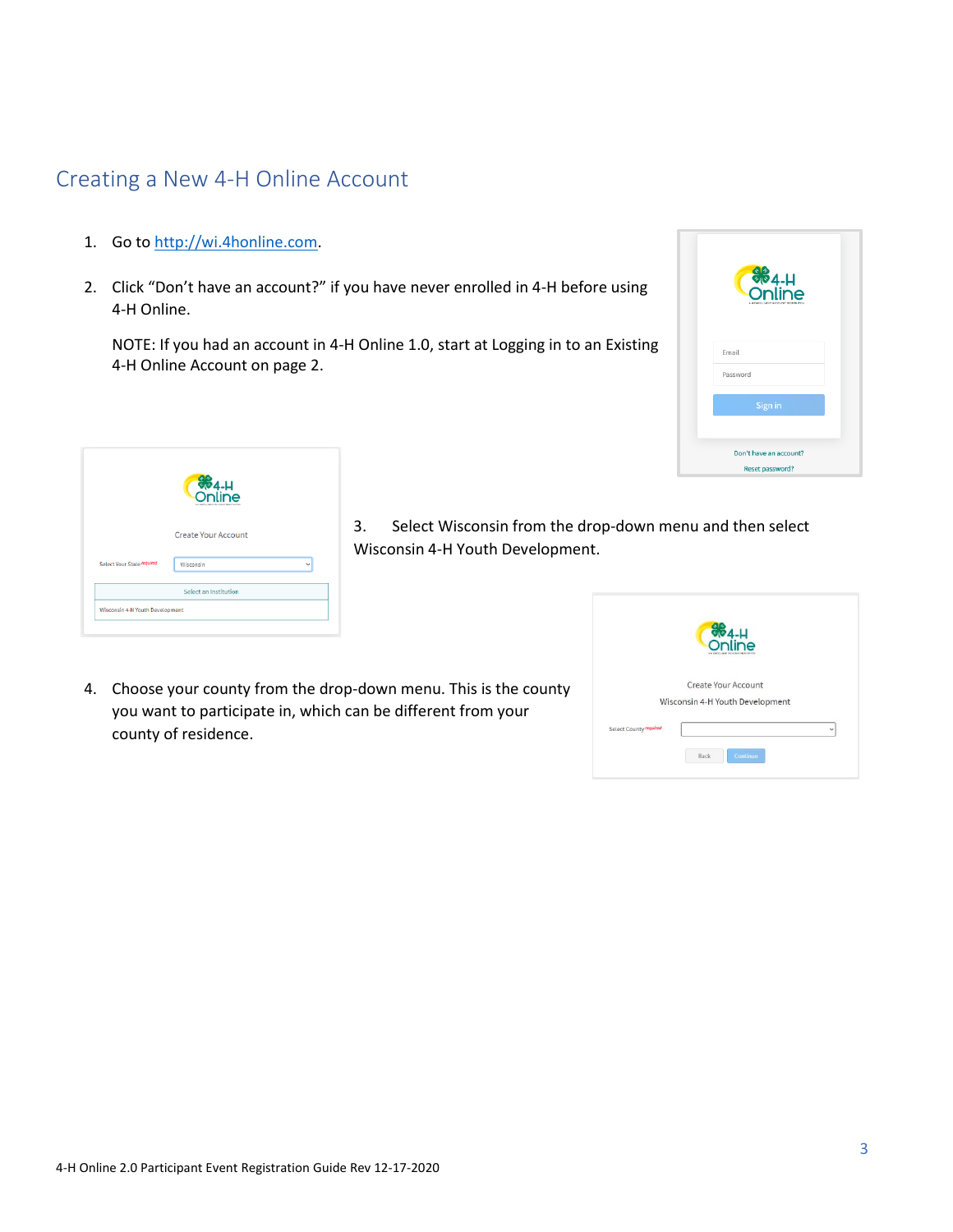4-H Online 2.0 Participant Event Registration Guide Rev 12-17-2020

- 5. Complete your family's information
- 6. Click the Create Account button

- 7. Enter your family's address information.
- 8. Click the Verify button.

NOTE: The verification process may require you to select an appropriate USPS format.

If you create a new account and an existing account is found, click the Confirm button and continue to Logging in with an Existing 4-H Online Account on page 4.

9. Continue to Add a New Member to the Family on page 5.

| <b>964-H</b>                           |                                 |  |  |  |  |
|----------------------------------------|---------------------------------|--|--|--|--|
|                                        | Create Your Account             |  |  |  |  |
|                                        | Wisconsin 4-H Youth Development |  |  |  |  |
| County required                        | State Office                    |  |  |  |  |
| Email required                         | wi-clover@nomail.com            |  |  |  |  |
| Confirm Email regulred                 | wi-clover@nomail.com            |  |  |  |  |
| Family Name required                   | Clover                          |  |  |  |  |
| <b>Mobile Phone Number</b><br>required | 888-111-2222                    |  |  |  |  |
| Password required                      | Format ###-###-####<br>         |  |  |  |  |
| Confirm Password required              |                                 |  |  |  |  |
|                                        | <b>Create Account</b><br>Back   |  |  |  |  |

| Verify Your Address  |              |  |  |  |
|----------------------|--------------|--|--|--|
| Address              |              |  |  |  |
| Address <sub>2</sub> |              |  |  |  |
| City                 |              |  |  |  |
| State                | Select State |  |  |  |
| Postal Code          |              |  |  |  |
| Country              | US           |  |  |  |
| Verify               |              |  |  |  |

| <b>Existing Account</b>                                                               | Cunnta Varia Annoiset |         | ×      |
|---------------------------------------------------------------------------------------|-----------------------|---------|--------|
| An account with this email has already been found, please sign in or recover password |                       |         |        |
|                                                                                       |                       | Confirm | Cancel |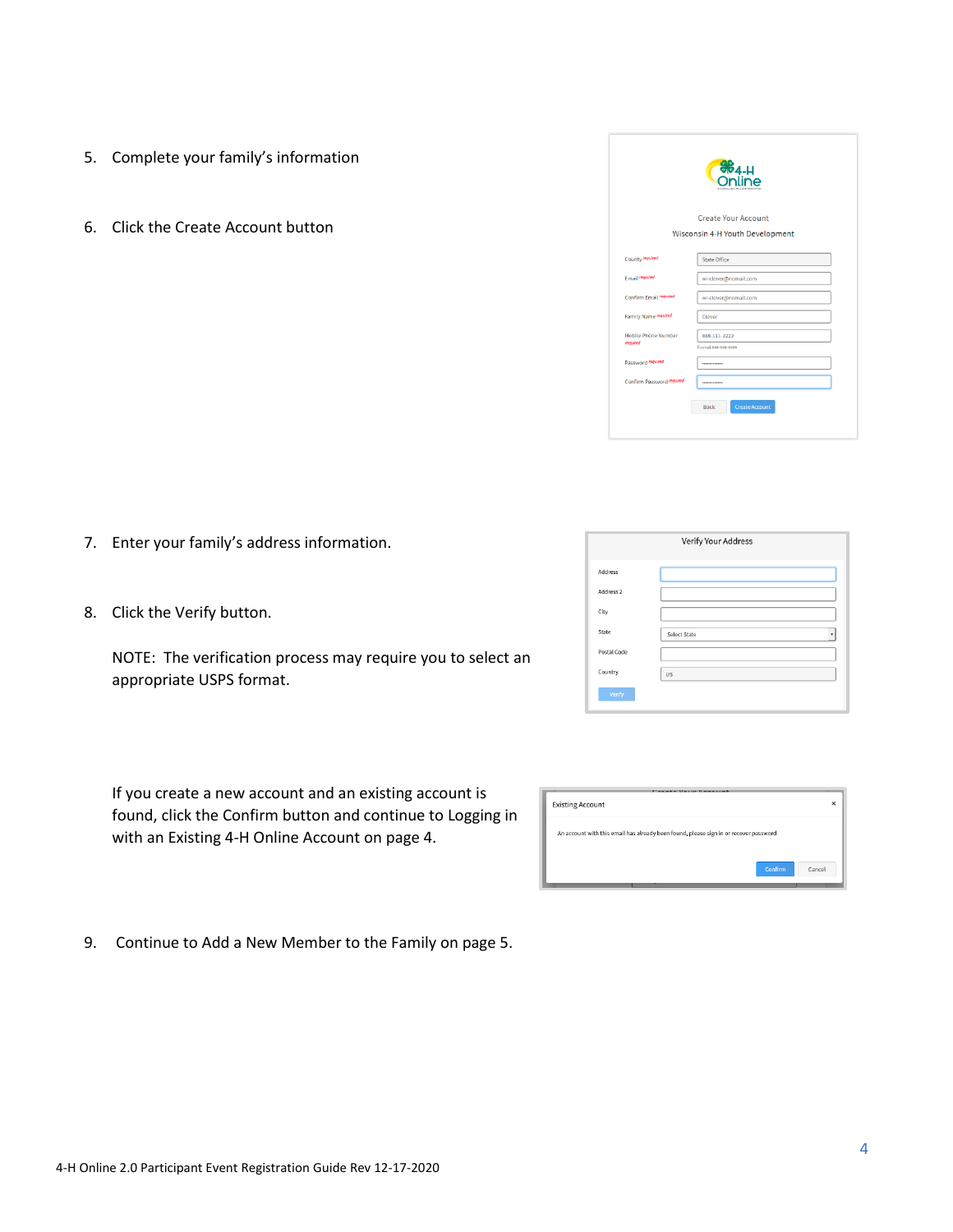# <span id="page-4-0"></span>Adding a New Member to the Family

- 1. Click on 4-H.
- 2. Click the Next button.
- 3. Enter the member's information.
- 4. Click the Next button.

NOTE: fields marked with a red *required* are required fields and must be completed. Birthdate is required so the system knows if you are a youth or adult.

- 5. Complete the "About You", "Demographics", and "Emergency Contact" sections with the requested information.
- 6. Click the Next button.
- 7. Select **I want to participate in a 4-H activity, but I do NOT want to join 4-H at this time**.
- 8. Click the Finish button.





Add Member

 $\mathcal{L}$ Join a Progra

About You Gender

Grade required

Demographics Residence require



 $\bullet$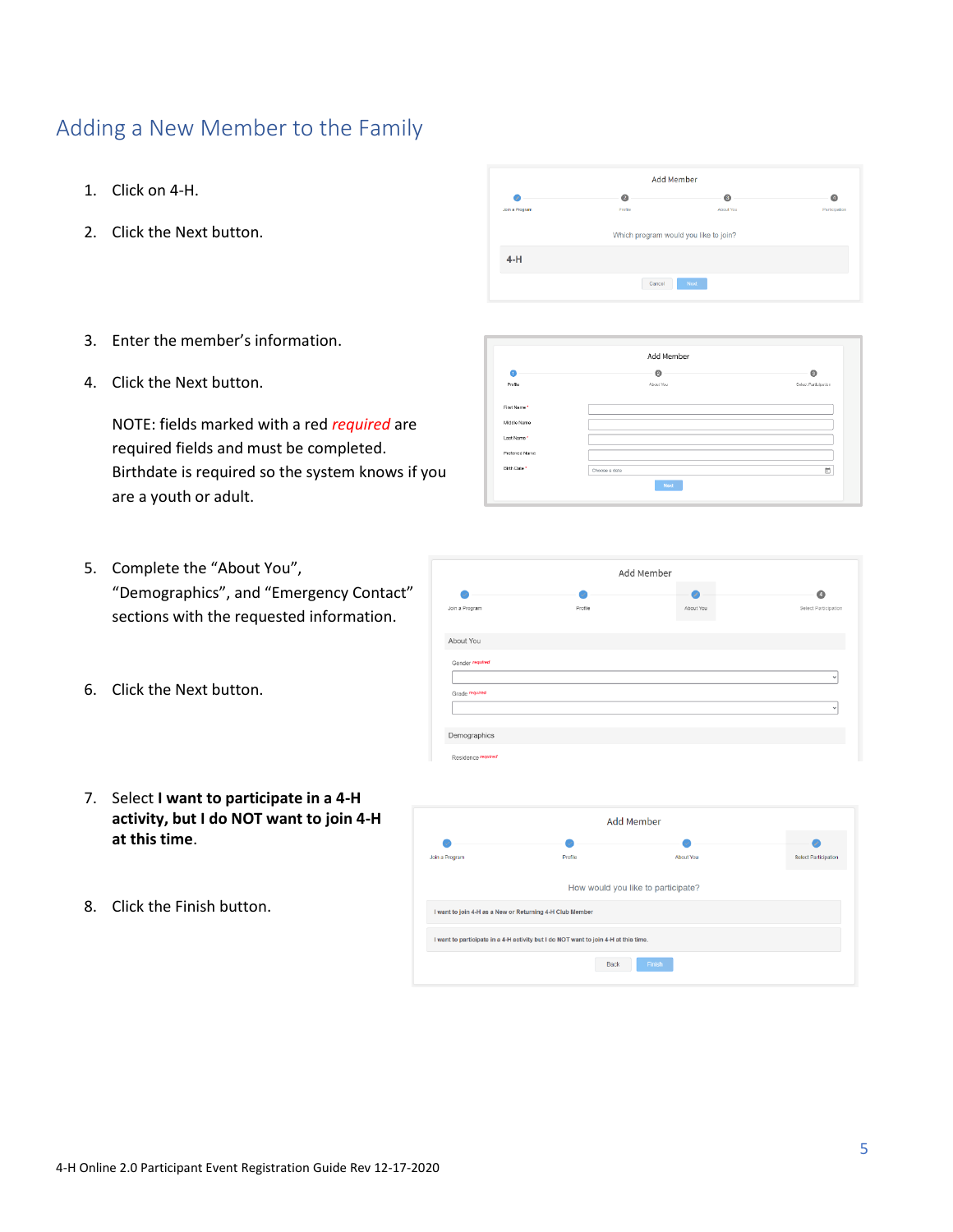If you have selected that you will be participating, but not as a Club Member or Volunteer, your record is complete. You may register for events that are available to participants.

If you would like to enroll as a Club Member or Volunteer at any time, click "Enroll Now" from the Member List and you will be walked through the process to enroll.

|                                     | Clover<br>wi-clover@nomail.com<br>702   ANGDON ST # 130<br>MADISON, WI 53706-1420\<br>888-111-2222<br>Z-State County |      |                          | $\bigoplus$<br><b>Add Member</b> |
|-------------------------------------|----------------------------------------------------------------------------------------------------------------------|------|--------------------------|----------------------------------|
| Member                              |                                                                                                                      |      | <b>Programs</b>          |                                  |
| <b>Chris Clover</b><br>Jan 25, 2010 |                                                                                                                      | View | 4-H<br><b>Enroll Now</b> |                                  |
| <b>Sally Clover</b><br>Jul 24, 1980 |                                                                                                                      | View | 4-H<br><b>Enroll Now</b> |                                  |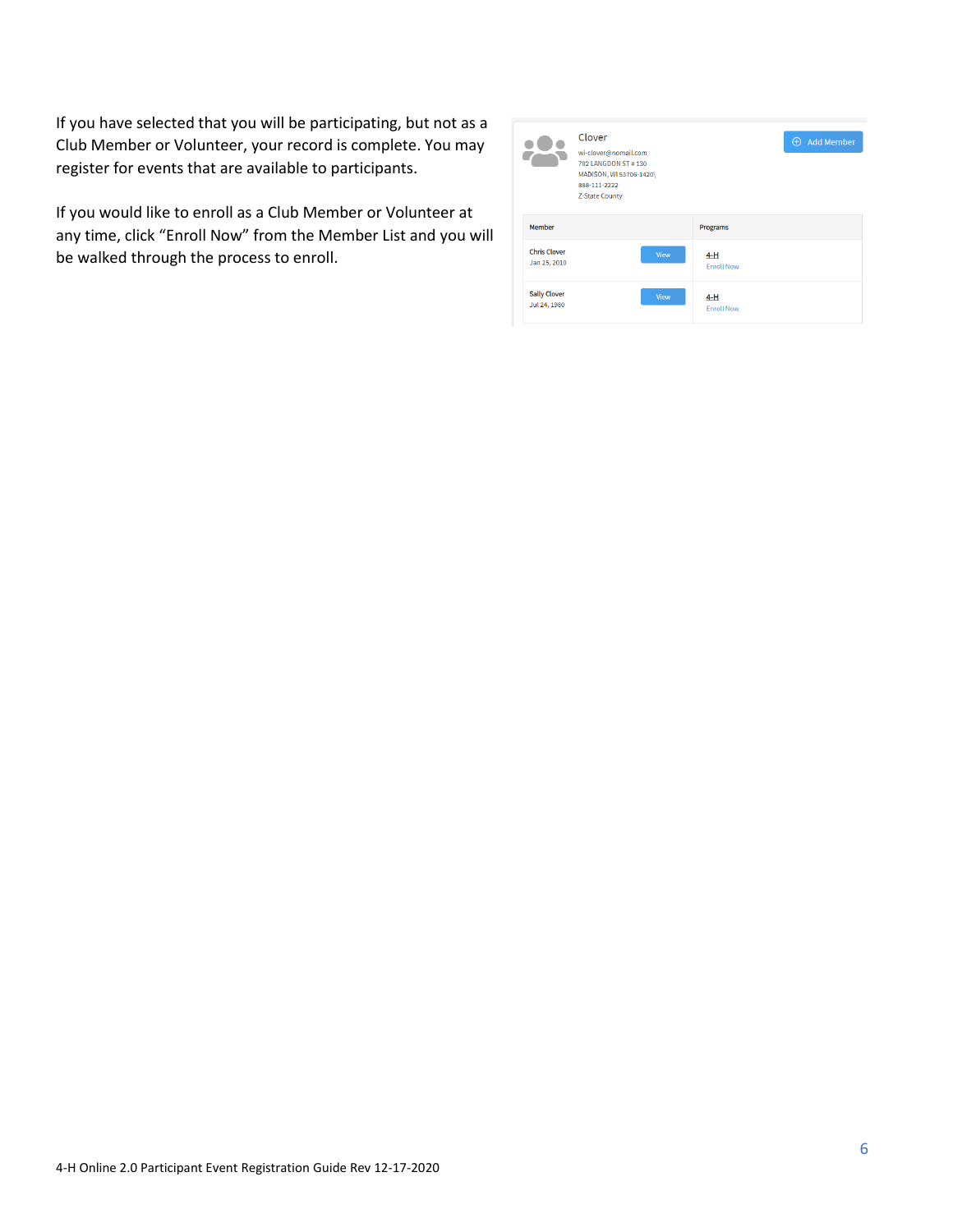# <span id="page-6-0"></span>Registering for an Event

Now that you have created a family member, you can register that person for an event.

#### <span id="page-6-1"></span>Find the Event

- 1. To see events that someone in your family is eligible to register for:
	- a. From the side menu on your family member list screen, click on **Events**.

Register

- b. Click on the **Register** button for the event.
- c. Select the family member registering and then click on **Select**.
- d. Skip to step 3.
- 2. To see events that a specific family member is eligible to register for:
	- a. Click on **View** for any member.
	- b. Click on **Events** from the side menu.
	- c. Click on the **Register** button on the right.
	- d. Select the event and click on **Next**.

### <span id="page-6-2"></span>Register for the Event

A

- 3. Select the registration type (there will likely be only one listed) and then click on **Start Registration**.
- 4. You will see a progress timeline across the top to show where you are in the registration process.

| Questions | <b>Health Form</b> | one<br>-ante<br>пэсню<br>ا∪ب<br>. . | <b>A</b><br><b>CAVILICIAL</b> |  |
|-----------|--------------------|-------------------------------------|-------------------------------|--|
|-----------|--------------------|-------------------------------------|-------------------------------|--|

5. Answer the questions on the Questions page and then click on **Next**.